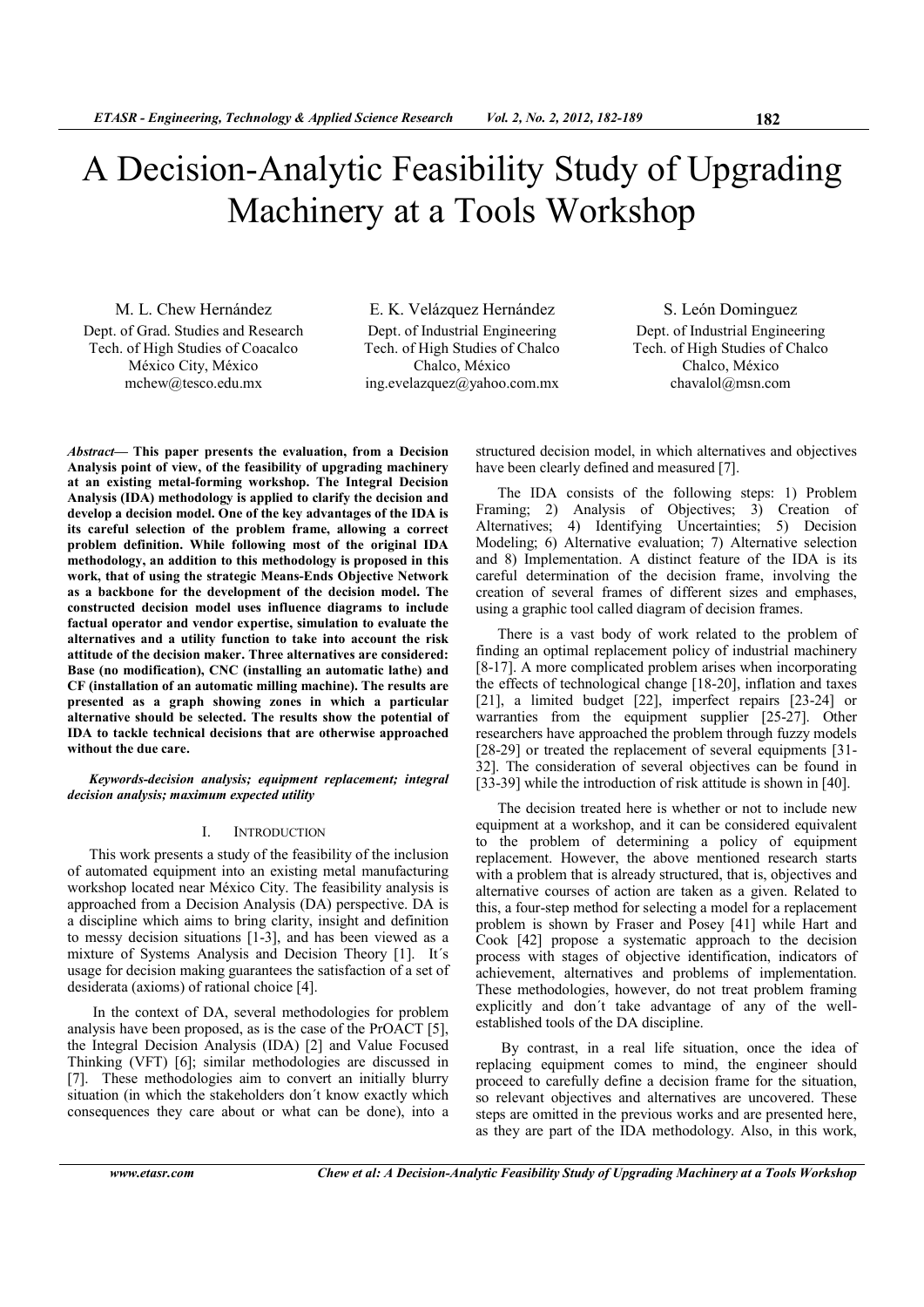relevant uncertain knowledge from the plant engineers and vendors are expressed as subjective probabilities and incorporated to the model. In this respect, except for Arueti and Okrent [39], none of the previous authors explicitly use subjective probabilities in the decision.

Finally, while this work follows the original IDA methodology for the most part, the IDA methodology is here expanded by adding the usage of the strategic Means-Objectives Network as a map for decision-model building. To the best of our knowledge, there are no reports of the application of the IDA, or other DA methodology with a similarly careful procedure for problem framing, to an industrial equipment replacement problem.

# II. PROBLEM STATEMENT

The workshop under study is located near the town of Chalco, México. It produces several types of iron and steel tools: manual and bench drills, vises, clamps, etc. Its customers are mainly local carpenters and the nearby wood furniture industry. The main concern of the manager is a perceived low efficiency in the processing of bench vises, which happens to be the top seller product of the company. One proposal for improving this situation is to substitute old equipment with modern one, thus allowing operation with fewer workers and an increased productivity, as the modern machinery is more automated. Several issues need to be settled so the problem can be modeled correctly

1. The metric over which the modifications should be evaluated: It can be productivity, production costs or profits. The adequate metric depends on the manager's objectives.

2. The modifications that are to be considered when evaluating each proposal (i.e. are changes in inventory or layout to be considered in the decision?)

Are there any uncertainties that should be considered in the model? If so, the stakeholder´s dislike of uncertainty should be introduced in the model.

 In the following we apply the IDA steps to the problem, showing how it helps to clarify the decision. All shown tables and figures are the authors' own production.

# III. DEVELOPMENT AND RESULTS

## *A. Problem Framing*

In order to define a decision frame (what to decide and with which objectives), several frames should be explored. This can be conveniently done using a frames diagram. The construction of this diagram starts with the Base frame, which represents the current understanding of the decision situation, and then several other frames are defined by changing the amplitude and emphasis of the Base frame. Figure 1 shows a decision frames diagram, whose parts are explained below.

**Base Frame:** The trigger of the decision is the idea of automating the manufacture process, thus this frame is stated as: Deciding the automation of the manufacture process. It comprises the decision of whether or not to automate, and the type and size of the new machines. Its objective is to maximize the plant productivity.

Narrow Frames E1 and E2: The decision frame E1 is *Deciding the degree and extent of the automation* and E2 is *Deciding the equipment provider*. The objective of E1 is to maximize productivity and that of E2 is to minimize the time and costs involved in fixing possible equipment failures.

**Wide Frame A1:** *Deciding about improving the manufacture process* contains the base frame plus other alternatives, like modifications of inventory, staff, policies of inspection and outsourcing. The objective of this frame is to maximize product quality and to minimize costs.

**Frames B1, B2, B3, B4 and B5:** These frames are contained into A1, so their amplitude is similar to that of the Base Frame but their emphases are different: B1 emphasizes layout, B2 inspection, B3 staff, B4 inventory and B5 outsourcing. The objectives of B1-B5 are means of the objective of A1, related to the scope of each frame.



**Wide Frames A2 and A3**: These frames shift the focus to different aspects of plant operation. A3 is *Decide about raw material procurement* and A2 is *Decide marketing and*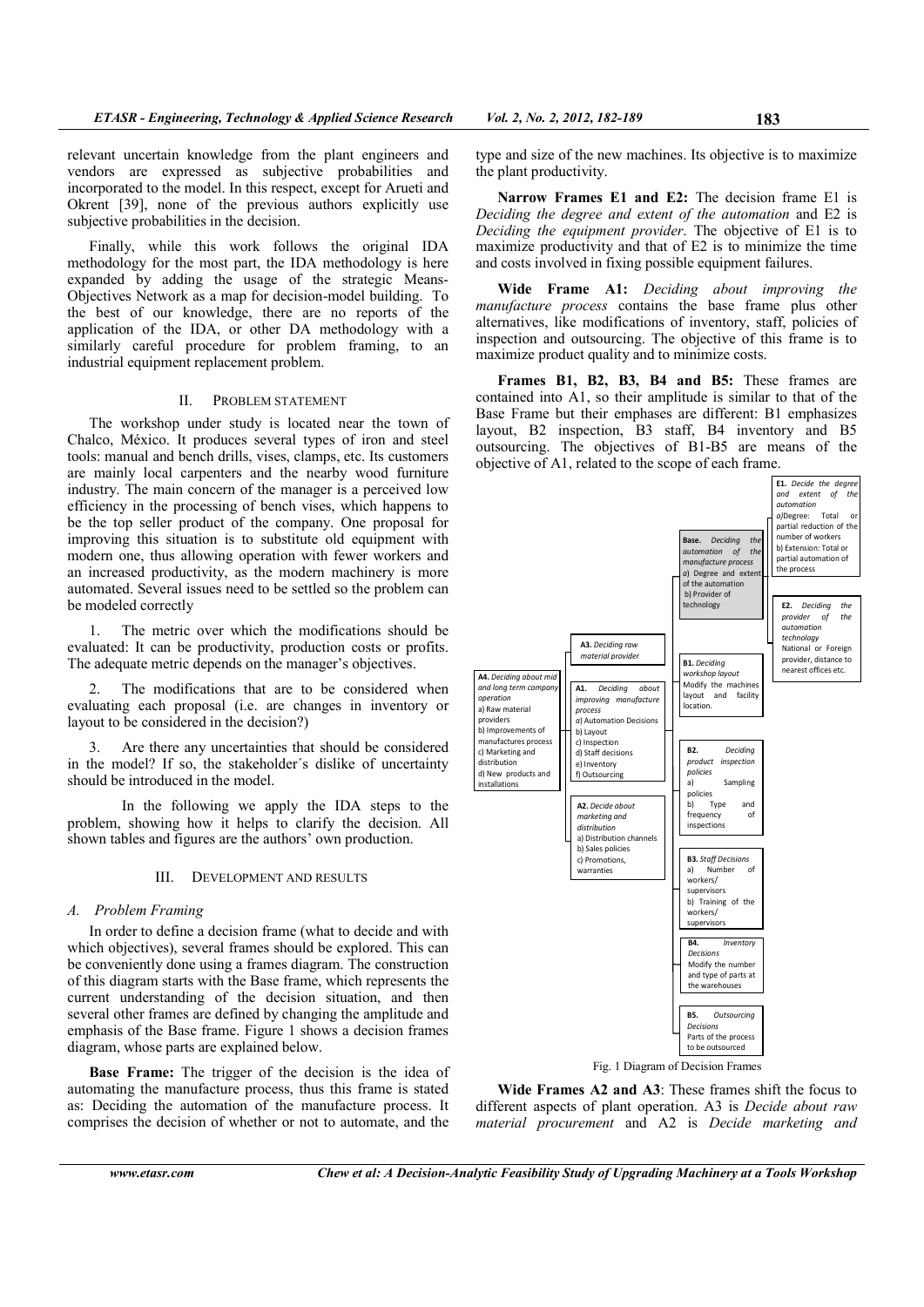*distribution policies*. The objectives of A3 are to minimize purchase costs, maximize availability and quality of raw material while those of A2 are to maximize sales and minimize marketing and distribution costs.

**Wide Frame A4**: A4 is the widest frame to consider, including frames A1, A2 and A3 plus additional decisions, like the installation of more workshops and new product development. A4 objective is to maximize profits.

Once the Decision Frames Diagram is complete, the generated frames are analyzed. A key element of our problem is that we haven´t decided whether or not to automate the process, and the automation will proceed only if it has a reasonable chance of generating economic benefits. Thus we discard the narrow frames E1 and E2, as these assume that it has been decided to automate the process.

The objective of the base frame is to increase productivity. While automating the process may increase productivity, the costs of the new equipment may outbalance the economic benefits of that increase. This would be an unacceptable scenario for the stakeholders, so the objective of the base frame is inadequate, as it doesn´t refer to costs.

Frame A1 objective (maximize quality and minimize costs) is more appropriate than the objective of the Base Frame. However, not all the decisions of  $\tilde{A}1$  are to be considered in the present problem: we are not allowed to change inventory, inspection or outsourcing. By pruning the decisions of A1, we produce the frame A1\* which has the same objective of A1 but only decisions in the context of our problem (Figure 2).  $A1*$  is not yet adequate, as the decisions should be assessed by their economic implications and A1\* has the objective of maximizing quality and minimizing costs. A4 has the adequate objective (maximize profits) but the decisions included in it are too wide. We thus define A4\*, eliminating the decisions of A4, not included in A1\*. The decision frame to be used A4\*, shown in Figure 3.



Fig. 2 Reduced Diagram of Decision Frames



Fig. 3 Final Decision Frame

## *B. Objective Analysis*

The first stage of the clarification of objectives is their identification [6]. To do so we begin with a "wish list" that provides the following 19 objectives

- 1. Maximize profits
- 2. Minimize total costs
- 3. Maximize incomes
- 4. Maximize sales
- 5. Maximize product quality
- 6. Minimize the number of jobs that need re-work
- 7. Maximize productivity
- 8. Minimize process times
- 9. Minimize transport time
- 10. Minimize delivery times
- 11. Minimize raw material waste
- 12. Optimize facility lay-out
- 13. Minimize required man-hours
- 14. Minimize inventory costs
- 15. Minimize inspection cost
- 16. Maximize market share
- 17. Maximize competitiveness of company
- 18. Maximize skill of work force
- 19. Minimize delays in product delivery

One of the most important steps in a DA approach to problem solving, is to understand the relationships among the identified objectives. The objectives that are important by themselves are called Fundamental Objectives, and are organized into a hierarchy shown in Figure 4. The objectives of the wish list that are not fundamental should either be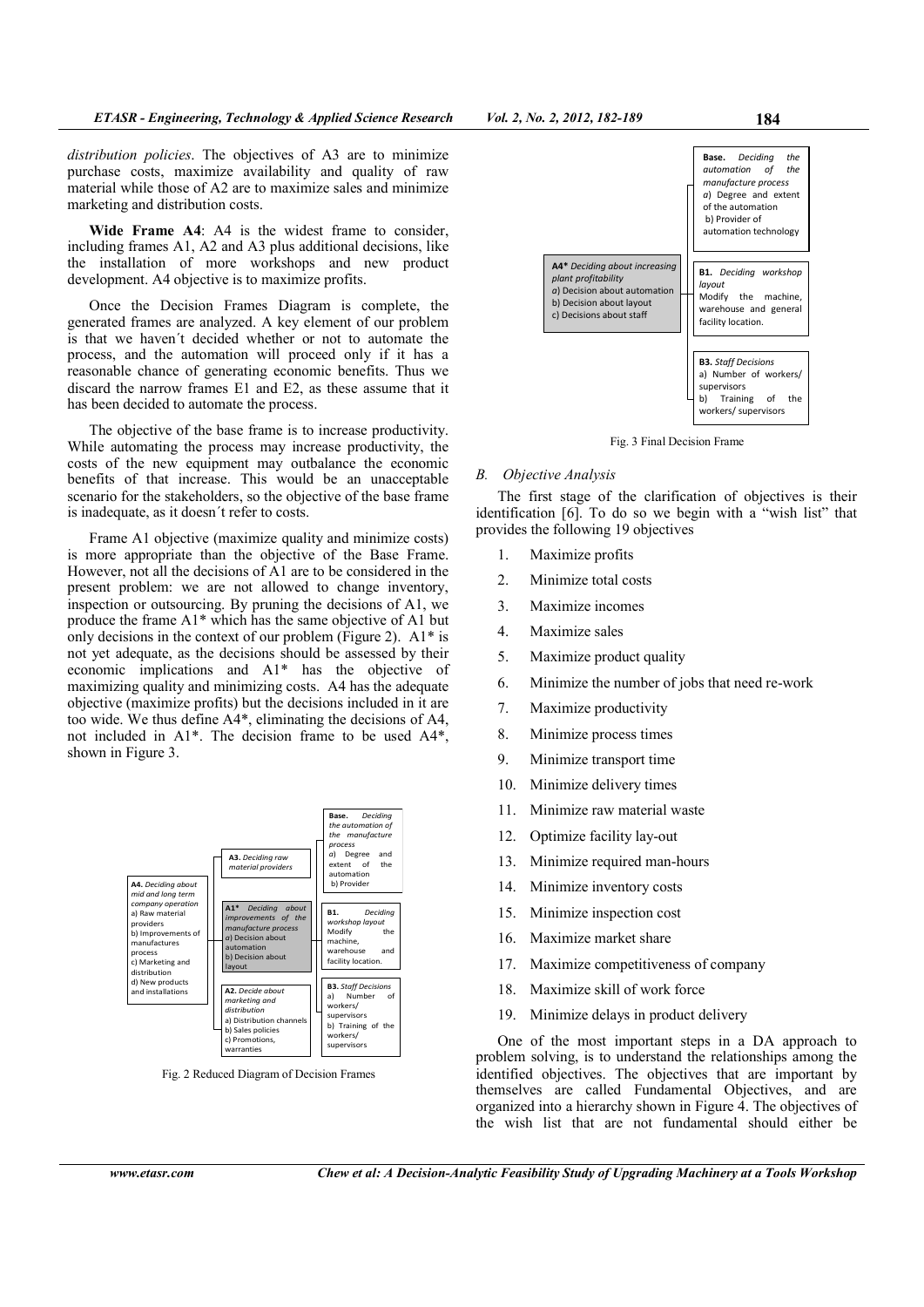equivalent to a fundamental objective, or be a mean to accomplish one. In this latter is true they are called Means Objectives and are structured in the Mean-End Objectives Network of Figure 5.



Fig. 4 Hierarchy of fundamental Objectives



Fig, 5 Mean-Ends Objective Network



Fig 6. Alternatives and Mean-Ends Objectives Network

# *C. Alternatives*

The Means-Ends Objective Network is useful for generating alternatives; however, in this case the class of alternatives to be considered has already been identified by the framing process. The alternative "Automating the process" implies either the introduction of automated machines that substitute the workers in a part of the process or changing the existing machines for new automated ones that require less supervision or fewer workers. This alternative implies purchase, installation, start up and maintenance costs, and, potentially, costs of worker training. To indentify all effects of this alternative on the objectives, we locate the alternative to the right of the Mean-Ends Objective Network and draw arrows to the objectives affected (Figure 6)

Once the general class of alternatives has been set, the following three concrete alternatives are defined for further consideration

- 1. **CNC**: Introduce an automatic Lathe.
- 2. **CF**: Introduce an automatic Milling Machine.
- 3. **Base**: Keep using the current machinery

## *D. Analysis of Uncertain Events*

The main uncertainties to be considered can be identified from the Means-Ends Objective Network of Figure 6. The decision should be valued by its economic implications, so we´ll need to model the arrow paths that go from "Automate Process" to "Max. Profits". The arrow between "Max. Productivity" and "Max. Sales" and that between "Min. Process and Transport times" and "Max. Productivity"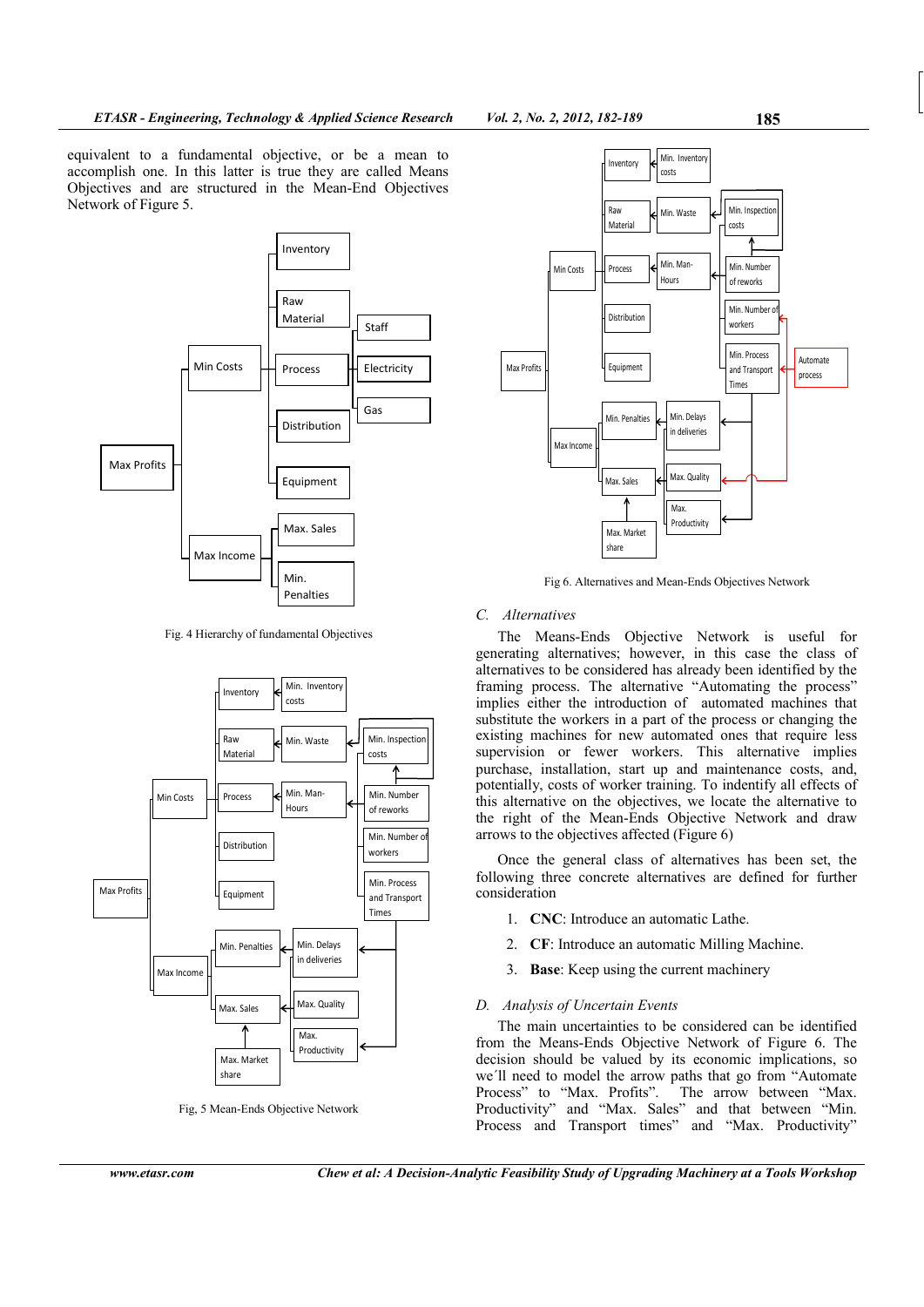represent uncertain relations. While the latter may be dealt with by a simulation model, for the former we will likely have to rely on subjective probabilities from the vendor staff.

#### *E. Decision Modeling*

As the decision should be justified economically, it should be evaluated by its effect on profits

$$
Profits = Income - Cost \tag{1}
$$

*Income* equals the number of tools (vises) sold  $N_V$ (vises/day) times the selling price of each vise  $P_V$  (\$/vise).

$$
Income = N_V \times P_V \tag{2}
$$

If  $N_M$  is the size of the vise market (the maximum number that can be absorbed by the market on a daily basis) and *'PROD* the daily production then  $N_V$ =min( $N_M$ ,  $N_{PROD}$ ). The expertise of the company vendors can be used to construct the following contingency table of  $N_V$ .

TABLE I. EXAMPLE OF CONTINGENCY TABLE FOR *'<sup>V</sup>*

| $N_M$     | Probability of $n_{M,k}$ | $N_V$             |
|-----------|--------------------------|-------------------|
| $n_{M1}$  | $p(n_{M,1})$             | $n_{M,1}$         |
| $n_{M2}$  | $p(n_{M2})$              | $n_{M,2}$         |
|           |                          |                   |
| $n_M$     | $p(n_{M,i})$             | $n_{M,i}$         |
| $n_{M+1}$ | $p(n_{M,i+1})$           | $N_{PROD}$        |
|           |                          |                   |
| $n_{M,n}$ | $(n_{M,n})$              | N <sub>PROD</sub> |

Being  $n_{M,i}$  such that  $n_{M,i} < N_{PROD} < n_{M,i+1}$ . The daily costs for each automation option are

$$
Cost = \left[ \frac{C_{EQ}}{360 \times V_{EQ}} \right] + N_{PROD} \times \left( C_{MAT} + C_{EN} \right) + C_{MAN} \tag{3}
$$

Where  $C_{EO}$  and  $V_{EO}$  are respectively the total cost and the life span (in years) of the new equipment,  $C_{MAT}$  and  $C_{EN}$  are the raw material and energy costs of manufacturing one vise.  $C_{MAN}$  is the daily staff cost and depends on the number of workers  $n_T$  and the daily wage  $S_{WORK}$  (\$/day-worker)

$$
C_{MAN} = n_T \times S_{WORK} \tag{4}
$$

If the process is automated, the required number of workers changes, whereas both the automation and number of workers affect the productivity. These relations are uncertain and are modeled as follows: For an automation option, let  $N_{PROD,MAX}$  be the maximum achievable daily productivity. Using the expertise of the plant engineers, a contingency table is elicited, in which different levels of *N<sub>PROD</sub>* are defined as fractions of *'PROD,MAX*. The table shows, for the relevant automation option, the probability of the *N<sub>PROD</sub>* levels conditional on the number of workers. The structure of such a table is shown in Table 2, for a high  $(n_T, H \text{H} G H)$ , medium  $(n_{T, MED})$  or low  $(n_{T,LOW})$  number of workers.

TABLE II. EXAMPLE OF CONDITIONAL PROBABILITIES OF *'PROD* FOR A CHOICE OF MACHINERY UPGRADE

|            |                                                      | <b>Number of Workers</b> |             |             |
|------------|------------------------------------------------------|--------------------------|-------------|-------------|
|            |                                                      | $n_{T,LOW}$              | $n_{T,MED}$ | $n_{THIGH}$ |
|            |                                                      | $-$                      | --          | --          |
| $N_{PROD}$ | $0.8\times N_{PROD,MAX}$<br>$0.9\times N_{PROD,MAX}$ | $-$                      | --          | --          |
|            | $N_{PROD,MAX}$                                       | --                       | --          | --          |

The actual values of  $n_{T,LOW}$ ,  $n_{T,MED}$  and  $n_{T,HIGH}$  depend on which automation choice is being considered. As summary, an influence diagram of the model is shown in Figure 7. In this diagram rectangles represent decisions; ovals mean uncertain variables and double-bordered ovals stand for deterministic calculations. The value of  $N_{PROD,MAX}$  is obtained by simulating the system for the proposed automation choice. Finally, the risk attitude of the company is introduced by translating the Profits into a utility using an exponential risk averse function (5)

$$
U = 1 - \exp\left(\frac{Profit - Profit^0}{R}\right) \tag{5}
$$



Fig. 7. Influence Diagram for Profits

*Profit<sup>0</sup>* is the minimum *Profit* that can happen and *R* is the risk tolerance. The alternative to be selected is the one that has the maximum expected utility [43].

## *F. Assessment of alternatives*

The manufacture of vises, as currently done, is shown in Figure 8. The name of the operation, the tag of the equipment used, and the mean time (minutes) of the operation are also shown, while the name of each vise part is shown in the arrowlike shapes at the left. To calculate the maximum number of vises produced daily, ARENA [44] simulation models of the original and modified systems were set up.

The model of the CNC option is produced by substituting the lathes  $(1-M, 2-M, 3-M, 5-M, and 7-M)$  by a single one that processes each part in half the time [45]. The CF option is modeled by taking out the existing milling machines of the model (5-F, 4-F and 3-F) and introducing a single one that can process the parts twice as fast as the formers [46]. The simulated maximum number of vises per day is shown in Table 3. It is interesting to note that the CNC option did not increase the productivity, as did the CF option. This is because the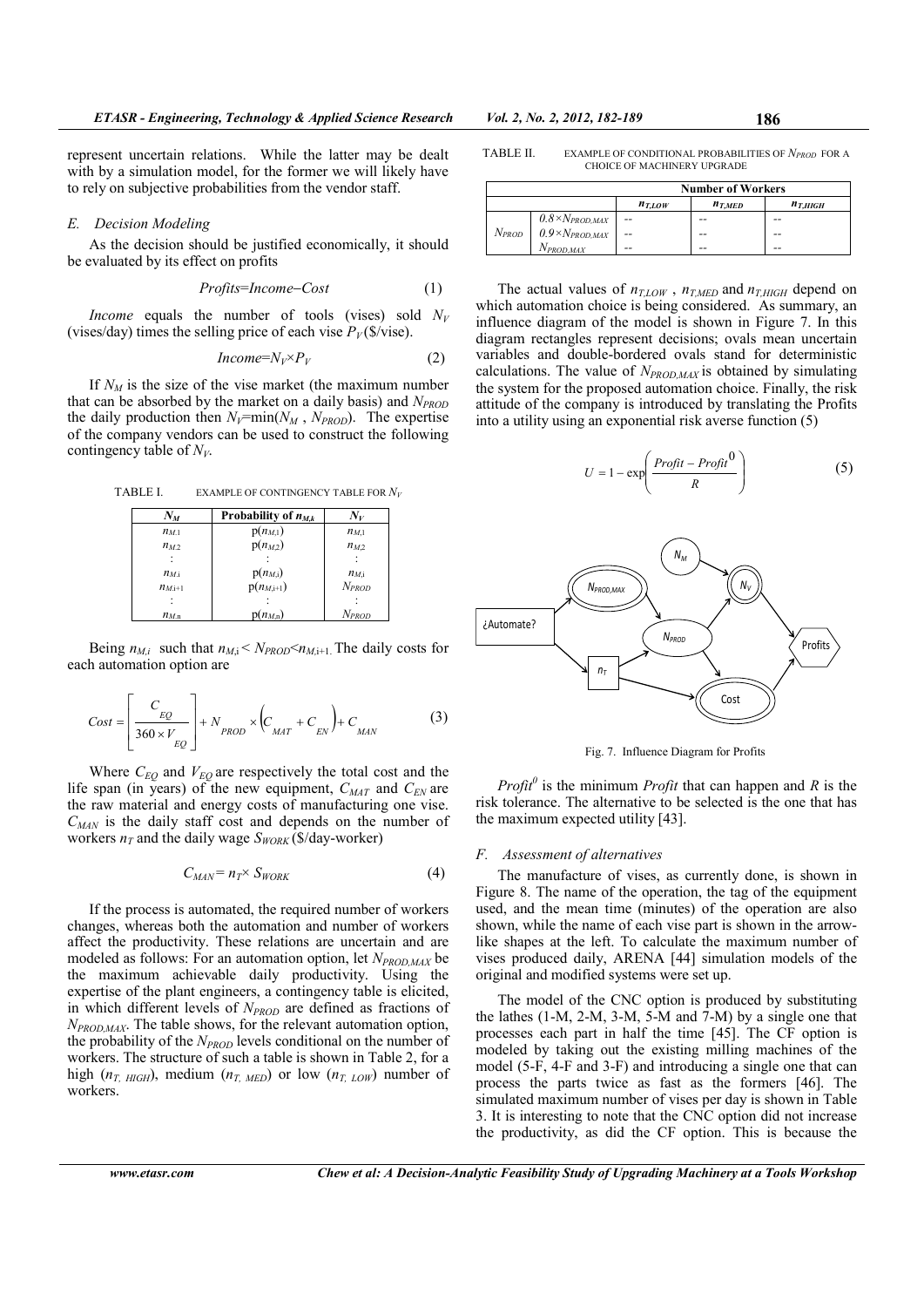lathes are not an important bottleneck in the process. Probabilities of  $N_{PROD}$  and  $N_V$ , elicited from the plant engineers and vendors, respectively, are shown in Tables 4-7.

| SIMULATED $N_{PRODMAX}$ FOR CHOICE OF AUTOMATION<br>TABLE III. |  |
|----------------------------------------------------------------|--|
|----------------------------------------------------------------|--|

|                                   | <b>DACE</b> | $\sum$<br>பட | ິ |
|-----------------------------------|-------------|--------------|---|
| $\cdot$ $\cdot$<br><b>ROD,MAX</b> |             |              |   |

TABLE IV. CONDITIONAL PROBABILITIES OF *'PROD* FOR BASE CASE

|            |                          | <b>Number of Workers</b> |     |         |
|------------|--------------------------|--------------------------|-----|---------|
|            |                          |                          |     |         |
|            | $0.6\times N_{PROD,MAX}$ | 0.5                      | 0.2 |         |
| $N_{PROD}$ | $0.8\times N_{PROD,MAX}$ | 0.4                      | 0.6 | $0.1\,$ |
|            | $N_{PROD.MAX}$           |                          | ∩າ  | 0.8     |

TABLE V. CONDITIONAL PROBABILITIES OF *'PROD* FOR UPGRADE CHOICE "CNC"

|            |                          | <b>Number of Workers</b> |              |     |
|------------|--------------------------|--------------------------|--------------|-----|
|            |                          |                          |              |     |
|            | $0.6\times N_{PROD,MAX}$ |                          | $_{\rm 0.0}$ | 0.C |
| $N_{PROD}$ | $0.8\times N_{PROD,MAX}$ |                          | 0.3          | 0.1 |
|            | Nprod.max                |                          |              | ሰ ዓ |

Broach 1-B (4:36)

**Bore**  $1-3T$ ;  $1-5$ (2:87)

 $\overline{\mathbf{c}}$ 

Mill 3-F (3:55)

**Body** 

|            |                          | <b>Number of Workers</b> |     |     |
|------------|--------------------------|--------------------------|-----|-----|
|            |                          |                          |     |     |
|            | $0.6\times N_{PROD,MAX}$ | 0.5                      | 0.2 |     |
| $N_{PROD}$ | $0.8\times N_{PROD,MAX}$ | 0.4                      | 0.6 | 0.3 |
|            | N <sub>PROD,MAX</sub>    |                          | ∩ ว | ı r |

TABLE VII. PROBABILITY OF VISE MARKET LEVEL

| ΆT<br>$\sqrt{M}$ | Probability |
|------------------|-------------|
|                  | 0.2         |
|                  | 0.3         |
|                  | 0.4         |
|                  |             |

The values of  $P_V$ ,  $(C_{MAT} + C_{EN})$ ,  $S_{WORK}$  and  $V_{EQ}$  are respectively \$1000, \$300, \$100 and 15 years. The risk tolerance  $(R)$  was evaluated as \$3000, using the method in [3].

## *G. Selection of alternatives*

The results are shown in Figure 9, which is a graph over possible values of equipment cost per day  $(C_{EQ}/360\times V_{EQ})$  for the CNC and CF alternatives. The graph shows zones in which the decision should be "CNC", "CF" or leave the system as it is ("Base"). For example, if the cost per day of the CNC is \$700 or more and that of CF is more than \$600, the best choice is to leave the system as it is, while if both the CNC and CF cost \$400, then the best choice is CNC.



*www.etasr.com Chew et al: A Decision-Analytic Feasibility Study of Upgrading Machinery at a Tools Workshop*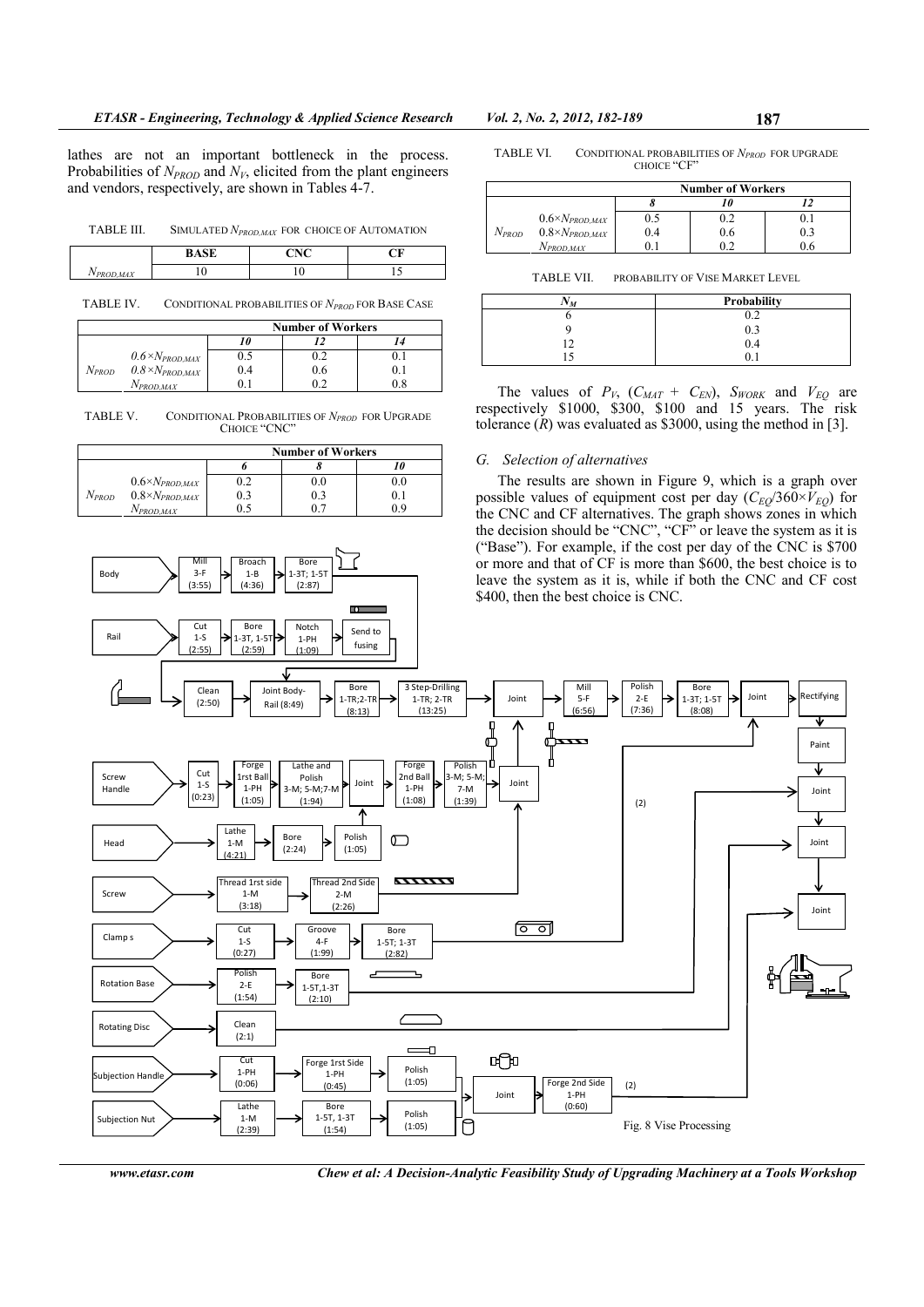

Fig 9. Feasibility zones for choices "CNC", "CF" and "Base"

#### IV. CONCLUSIONS AND FURTHER WORK

From the application shown here, it can be concluded that the IDA, proposed by Ley-Borrás [2], is a valuable tool in the clarification and structuring of real life engineering problems. By following its steps, it guarantees that the correct decision is tackled and that the adequate objectives, risk attitude and factual information are included and modeled.

It was also shown how two of the steps of the IDA methodology ("Alternatives" and "Analysis of Uncertain Events") can be improved by using the Means-Ends Objectives Network to identify the relations and uncertainties that should be modeled. Thus, the Means-Ends Objectives Network provides a blueprint for the construction of the decision model.

Currently, the simulation model is being extended with probabilistic vise process times. Also, a decision model that considers decisions about the layout of the workshop simultaneously with decisions of equipment replacement is being developed.

#### V. REFERENCES

- [1] R. A. Howard, "Decision analysis: practice and promise", Management Science, Vol. 34, No. 6, pp. 679-695, 1988
- [2] R. Ley Borrás, Integral decision analysis, Decision Consulting, 2009
- [3] R. T Clemen, Making hard decisions: an introduction to decision analysis, Duxbury Press, 1996
- [4] M. D. Resnik, Choices: an introduction to decision theory, University of Minnesota Presss, 2008
- [5] J. S. Hammond, R.L. Keeney, H. Raiffa, Smart choices: A Practical Guide to Making Better Life Decisions, Harvard Business School Press, 1999
- [6] R. L. Keeney, Value-focused thinking: A Path to Creative Decisionmaking, Harvard Univ. Press. 1992
- [7] W. Edwards, R. F. Miles, von Winterfeldt, Advances in decision analysis: From Foundations to Applications, Cambridge University Press, 2007
- [8] R. A. Meyer, "Equipment replacement under uncertainty", Management Science, Vol. 17, pp.750-758, 1971
- [9] A. G. Bobos, E. N. Protonotarios, "Optimal systems for equipment maintenance and replacement under Markovian deterioration", European Journal of Operational Research, Vol. 2, No. 4, pp. 257-264, 1978
- [10] R. Waddell, "A Model for equipment replacement decisions and policies", Interfaces, Vol. 13, No. 4, pp. 1-7, 1983
- [11] B. P. Lingaraj, W. Kuo, "An availability model for the evaluation of equipment alternatives", Journal of Operations Management, Vol. 3, No. 3, pp. 149-154, 1983
- [12] J. M. A. Tanchoco, L. C. Leung, "An input-output model for equipment replacement decisions", Engineering Costs and Production Economics, Vol. 11, No. 2, pp. 69-78, 1987
- [13] N. Ebrahimi, "Two new replacement policies", IEEE Transactions on Reliability, Vol. 42 , No. 1, pp. 141-147, 1993
- [14] V. Legát, A. H. Žaludová, V. Červenka, V. Jurča, "Contribution to optimization of preventive replacement", Reliability Engineering & System Safety, Vol. 51, No. 3, pp. 259-266, 1996
- [15] W. G. Sullivan, T. N. McDonald, E. M. Van Aken, "Equipment replacement decisions and lean manufacturing", Robotics and Computer-Integrated Manufacturing, Vol. 18, No. 3–4, pp. 255-265, 2002
- [16] M. Chen, C. -Y. Cheng, "Sensitivity analysis for the optimal minimal repair/replacement policies under the framework of markov decision process", IEEE International Conference on Industrial Engineering and Engineering Management, pp. 640 – 644, 2007
- [17] X. Cao, A. Jouglet, D. Nace, "A multi-period renewal equipment problem", European Journal of Operational Research, Vol. 218, No. 3, pp. 838-846, 2012
- [18] S. K. Nair, W. J. Hopp, "A model for equipment replacement due to technological obsolescence", European Journal of Operational Research, Vol. 63, No. 2, pp. 207-221, 1992
- [19] T. Cheevaprawatdomrong, R. L. Smith, "A paradox in equipment replacement under technological improvement", Operations Research Letters, Vol. 31, No. 1, pp. 77-82, 2003
- [20] I. E. Schochetman, R. L. Smith, "Infinite horizon optimality criteria for equipment replacement under technological change", Operations Research Letters, Vol. 35, No. 4, pp. 485-492, 2007
- [21] E. E. Karsak, E. Tolga, "An overhaul-replacement model for equipment subject to technological change in an inflation-prone economy' International Journal of Production Economics, Vol. 56–57, pp. 291- 301, 1998
- [22] R. Pascual, V. Meruane, P. A. Rey, "On the effect of downtime costs and budget constraint on preventive and replacement policies", Reliability Engineering & System Safety, Vol. 93, No. 1, pp. 144-151, 2008
- [23] F. I. D Nodem, J. P. Kenne, A. Gharbi, "A replacement policy of deteriorating production systems subject to imperfect repairs", 3rd IEEE Conference on Industrial Electronics and Applications, ICIEA, pp. 6- 11, 2008
- [24] M. Bartholomew-Biggs, M. J. Zuo, X. Li, "Modelling and optimizing sequential imperfect preventive maintenance", Reliability Engineering & System Safety, Vol. 94, No. 1, pp. 53-62, 2009
- [25] R. Pascual, J. H. Ortega, "Optimal replacement and overhaul decisions with imperfect maintenance and warranty contracts". Reliability Engineering & System Safety, Vol. 91, No. 2, pp. 241-248, 2006
- [26] S. Wu, P. Longhurst, "Optimising age-replacement and extended nonrenewing warranty policies in lifecycle costing", International Journal of Production Economics,Vol. 130, No. 2, pp. 262-267, 2011
- [27] Y. Pan, M. U. Thomas, "Repair and replacement decisions for warranted products under Markov deterioration", IEEE Transactions on Reliability, Vol. 59 , No. 2, pp. 368-373, 2010
- [28] P. -T. Chang, "Fuzzy strategic replacement analysis", European Journal of Operational Research, Vol. 160, No. 2, pp. 532-559, 2005
- [29] P. V. Suresh, D. Chaudhuri, B. V. A. Rao, "Fuzzy-set approach to select maintenance strategies for multistate equipment", IEEE Transactions on Reliability, Vol. 43 , No. 3, pp. 451-456, 1994
- [30] J. C. Hartman, "Multiple asset replacement analysis under variable utilization and stochastic demand", European Journal of Operational Research, Vol. 159, No. 1, pp. 145-165, 2004
- [31] L. C. Leung, J. M. A. Tanchoco, "Multiple machine replacement analysis", Engineering Costs and Production Economics, Vol. 20, No. 3, pp. 265-275, 1990